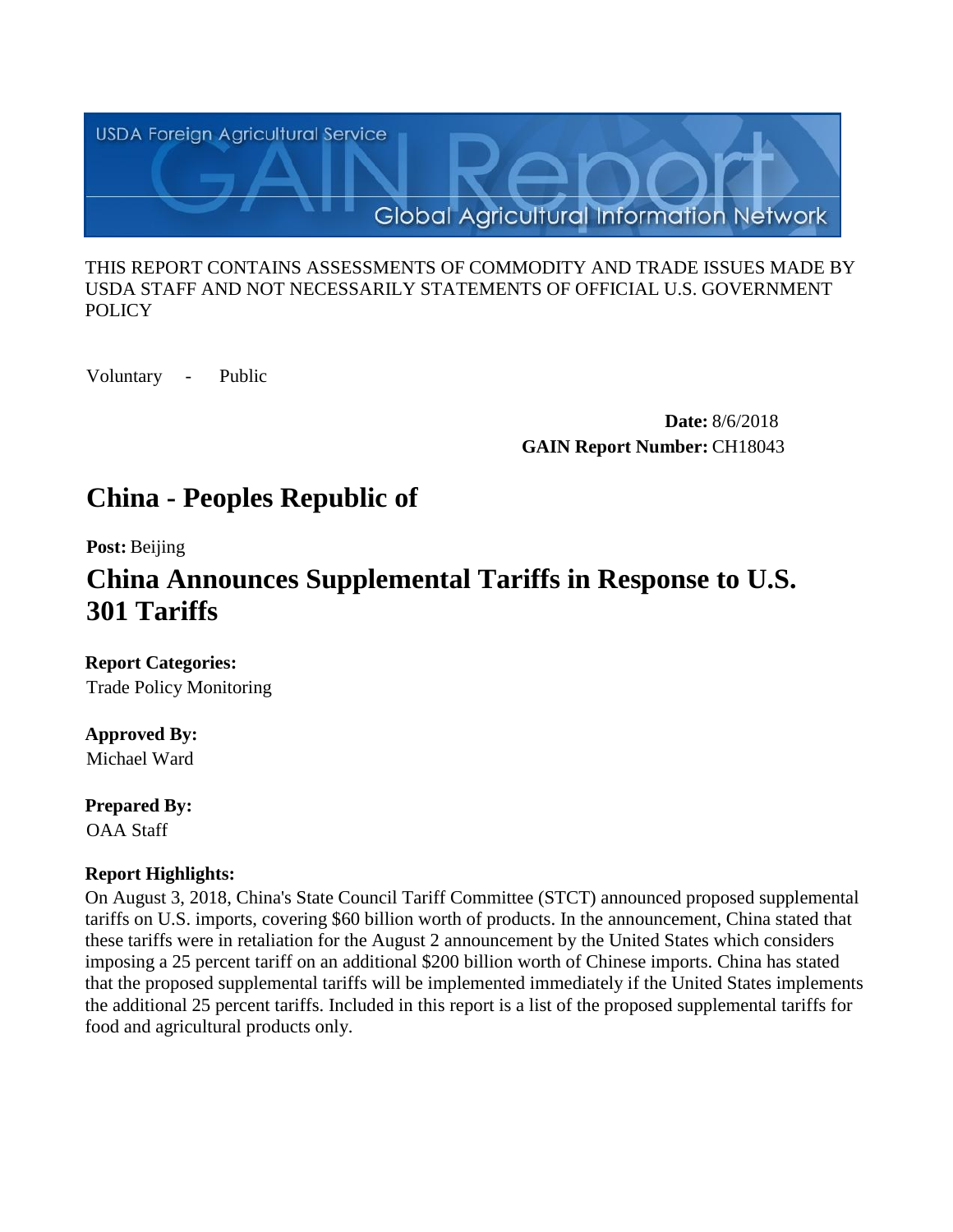**General Information**: This report contains an unofficial translation of the STCT announcement published on the Ministry of Commerce website on August 6, 2018. The specific food and agriculture related tariff lines targeted by the proposed supplemental tariffs are included in this report below the unofficial translation as four schedules, according to the proposed tariff rate increase.

**Comment**: The supplementary tariffs are primarily on products which had not been previously impacted by the 232 and 301 initial retaliatory duties, with the exception of eight HS codes identified by asterisks in the lists below. Each of these eight tariff lines are also subject to 232 retaliatory duties of 15 percent. Agricultural products affected by the supplemental duties are identified in the first four lists below followed by supplemental duties affecting forest and fishery products.

**Disclaimer**: In the event of a discrepancy or discrepancies between this summary and the complete regulation or announcement as published in Mandarin, the latter shall prevail.

#### **--Begin Unofficial Translation--**

#### **State Council Tariff Committee Announcement on "Imposing Tariffs on Some Products Origin in the United States (Second Batch)" Tariff Committee Notice [2018] No. 6**

On July 11, 2018, the U.S. government issued the measures to impose tariffs on 200 billion U.S. dollars of goods imported from China, and solicited public opinions on the measures. On August 2, the U.S. side announced that it would increase the tariff rate imposed on the above-mentioned 200 billion U.S. dollars of goods from 10% to 25%. The U.S. measures have deviated from the consensus of multiple consultations between the two sides, which lead to an escalation of trade friction between China and the United States, seriously violate relevant rules of the World Trade Organization, and damage to our national interests and people's interests.

According to the laws and regulations such as "People's Republic of China Foreign Trade Law", "People's Republic of China Import and Export Tariff Regulations", and the basic principles of international law, the State Council Tariff Committee decided to impose tariffs on 5,207 items imported from the United States. The measure involves approximately 60 billion U.S. dollars of imports from the United States. The relevant matters are as follows:

1. A 25% tariff will be imposed to the 2493 items listed in Schedule I; a 20% tariff will be imposed to the 1078 items listed in Schedule II; a 10% tariff will be imposed to the 974 items listed in Schedule III; and a 5% tariff will be imposed to the 662 items listed in Schedule IV. The specific product scopes are shown in Schedule 1 to 4.

2. For the imported goods listed in the schedules originating in the United States, the corresponding tariffs shall be imposed on the basis of the current taxation method and applicable tariff rates. The current in-bond tariffs and tariff-reduction (exemption) policies will remain unchanged. The tariff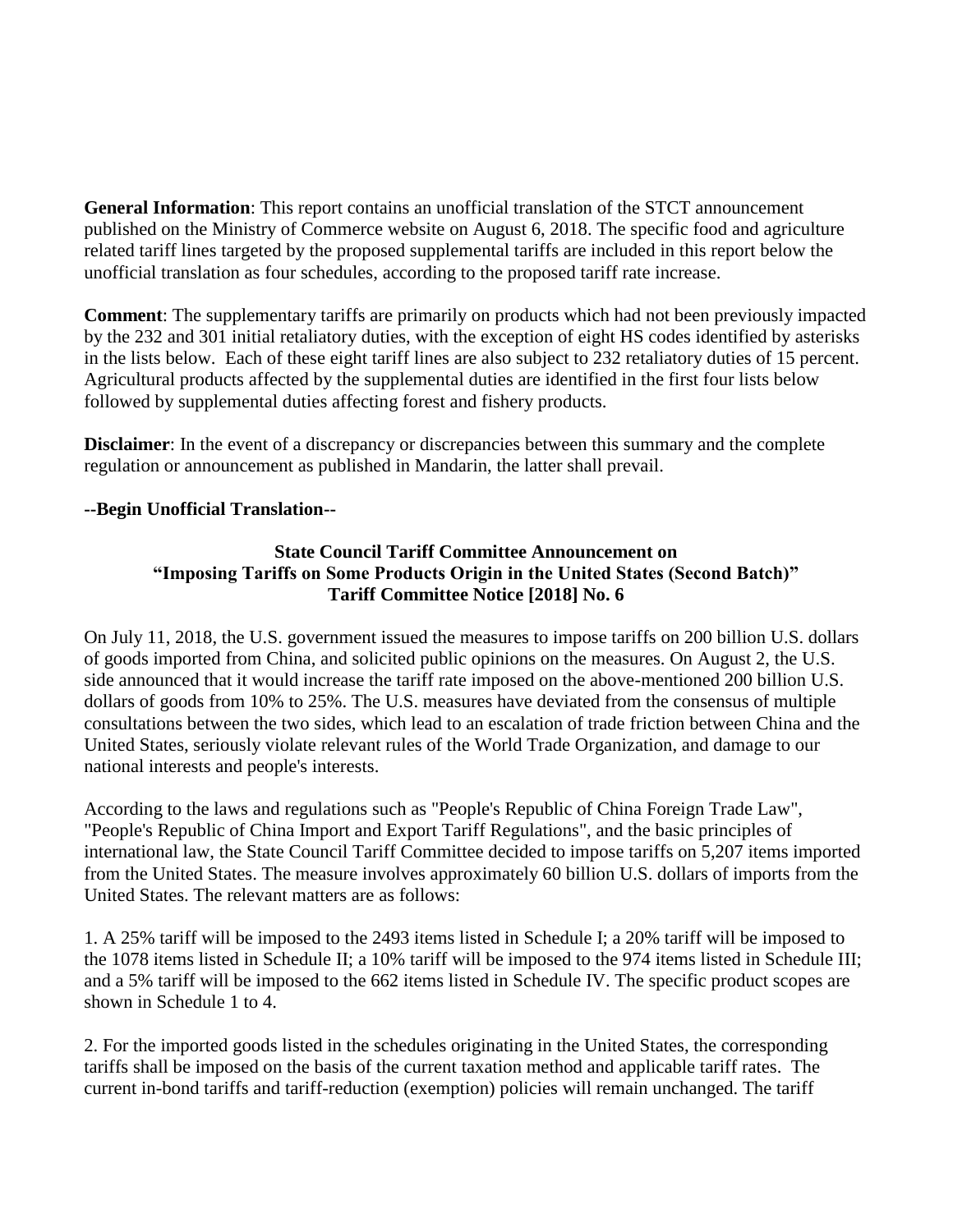imposed this time will not be reduced or exempted.

3. The calculation of relevant import taxes:

Adding tariff  $=$  duty paid price  $\times$ additional tariff rate

 $T\text{ariff} =$  current applicable tariff + additional tariff

The import value-added tax and consumption tax shall be calculated in accordance with relevant laws and regulations.

4. Implementation date will be announced separately.

Attachments:

Schedule I: List of supplemental 25% tariffs on products originating from the United States Schedule II: List of supplemental 20% tariffs on products originating from the United States Schedule III: List of supplemental 10% tariffs on products originating from the United States Schedule IV: List of supplemental 5% tariffs on products originating from the United States

> State Council Customs Tariff Committee August 3, 2018

#### **--End Unofficial Translation--**

|                | Schedule I Proposed Agricultural Tariffs: an additional 25 percent tariff |
|----------------|---------------------------------------------------------------------------|
| <b>HS Code</b> | <b>Description</b>                                                        |
| 01012900       | Live Horses, Not Pure-Bred Breeding                                       |
| 01069090       | Other Live Animals, Not For Pure-Bred Breeding                            |
| 02042200       | Fresh Or Chilled Unboned Meat Of Sheep                                    |
| 02102000       | Meat Of Bovine Animals, Salted, In Brine, Dried Or S                      |
| 02109900       | Other Meat/Edible Offal, Nes, Saltd/Brn/Drd/Smkd;                         |
| 04090000       | Natural Honey                                                             |
| 04100049       | Other Bee Products                                                        |
| 04100090       | Other Edible Products Of Animal Origin, Nes                               |
| 05040011       | Hog Casings, Salted, Excl. Hog Fat-Ends                                   |
| 05040012       | Sheep Casings, Salted                                                     |
| 05040029       | Gizzard Of Other Animals, Nes                                             |
| 05119990       | Animal Products, Nes; Dead Animals Of Chapter 1                           |
| 06029099       | Other Live Plants, Nes, Not Seedings                                      |
| 06031900       | Other Fresh Cut Flowers & Buds, For Ornamental Purp                       |
| 06039000       | Cut Flowers & Buds, Other Than Fresh, For Ornamental                      |
| 06042010       | <b>Fresh Mosses And Lichens</b>                                           |
| 06042090       | Fresh Foliage/Branches/Grasses Without Flowers/Flo                        |
| 06049090       | Other Foliage/Branches/Grasses Without Flowers/Flo                        |
| 07102100       | Shelled Or Unshelled Peas, Frozen                                         |
| 07102900       | Leguminous Vegetables, Shelled Or Unshelled, Froze                        |
| 07103000       | Spinach, Frozen                                                           |
| 08112000*      | Rasp-/Black-/Mul-/Logan- Berries, Currants/Goosebe                        |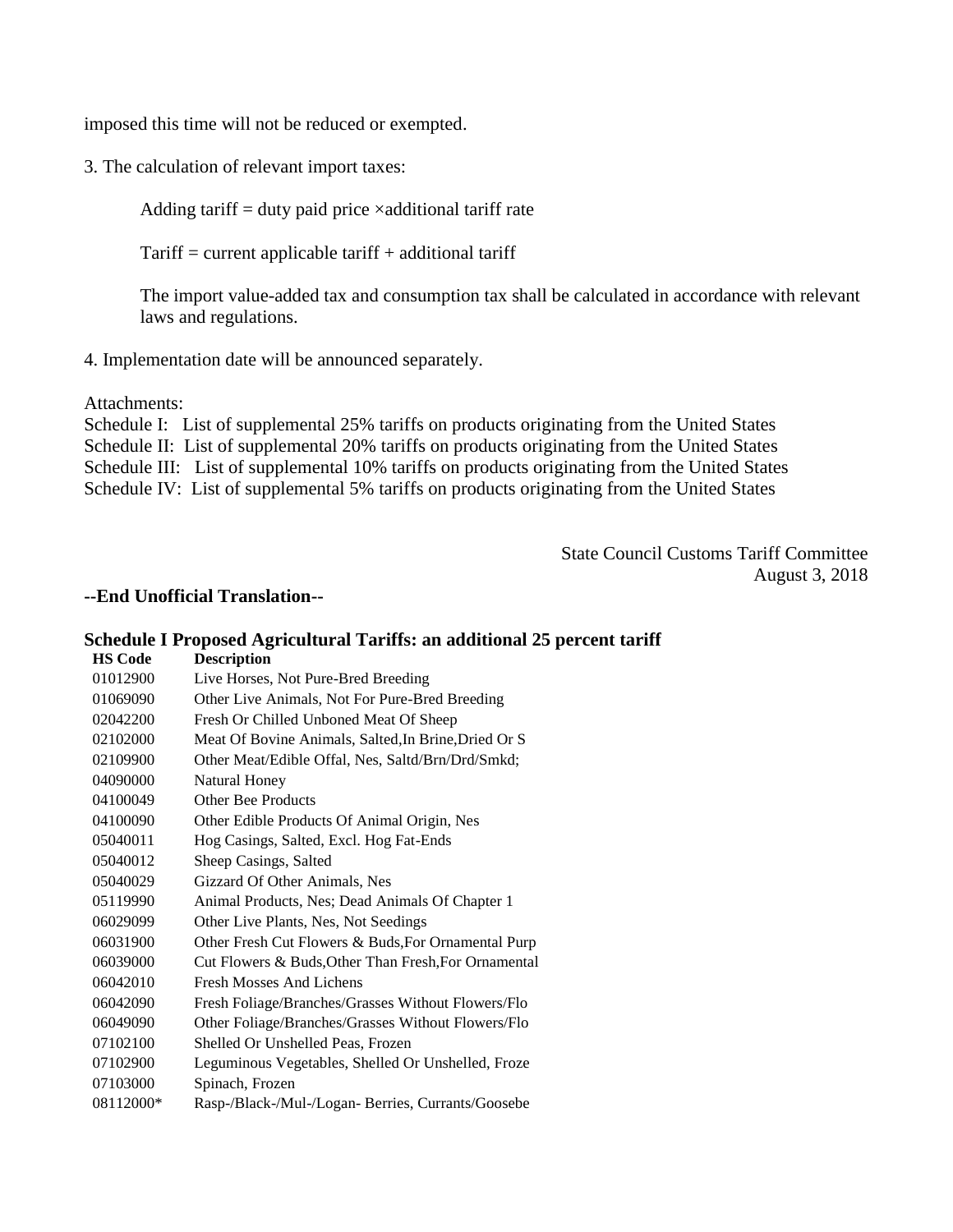| 08119090* | Other Fruit & Nuts, Frozen, Nes                    |
|-----------|----------------------------------------------------|
| 08140000  | Peel Of Citrus Fruit/Melons, Fresh/Frozen/Dried/Pr |
| 09011100  | Coffee, Not Roasted Or Decaffeinated               |
| 09011200  | Decaffeinated Coffee, Not Roasted                  |
| 09012100  | Roasted Coffee, Not Decaffeinated                  |
| 09012200  | Roasted, Decaffeinated Coffee                      |
| 09021010  | Flavoured Green Tea In Packings≤3Kg                |
| 09021090  | Unflavoured Green Tea In Packings≤3Kg              |
| 09022090  | Unflavoured Green Tea In Packings>3Kg              |
| 09023010  | Oolong Tea In Packings≤3Kg                         |
| 09023090  | Other Black Tea & Partly Fermented Tea Nes, In Pac |
| 09024090  | Other Black Tea & Partly Fermented Tea Nes, In Pac |
| 09041100  | Dried Pepper, Not Crushed/Ground)                  |
| 09041200  | Pepper, Crushed Or Ground                          |
| 09042200  | Fruits Of Genus Capsicum/Pimenta, Crushed Or Groun |
| 09061900  | Cinnamon, Nes, & Cinnamon-Tree Flowers, Not Crushe |
| 09093200  | Seeds Of Cumin, Crushed Or Ground                  |
| 09101200  | Ginger, Crushed Or Ground                          |
| 09109100  | Spice Mixtures Of Two/More Prdct Of Different Head |
| 09109900  | Other Spices, Nes                                  |
| 11010000  | <b>Wheat Or Maslin Flour</b>                       |
| 11029090  | Other Cereal Flour, Nes                            |
| 11031100  | Grosts & Meal Of Wheat,                            |
| 11042200  | Other Worked Grains Of Oats, Not Rolled/Flaked     |
| 11042990  | Other Worked Grains Of Other Cereal, Not Rolled/Fl |
| 11052000  | Potato Flakes, Granules & Pellets                  |
| 11063000  | Flour, Meal & Powder Of Products Of Chapter 8      |
| 11071000  | Malt, Not Roasted                                  |
| 11072000  | <b>Roasted Malt</b>                                |
| 11081300  | Potato Starch                                      |
| 11081400  | Manioc (Cassava) Starch                            |
| 11081900  | Other Starches, Nes                                |
| 11090000  | <b>Wheat Gluten</b>                                |
| 12060090  | Sunflower Seeds Not For Cultivation                |
| 12075090  | Mustard Seeds. Not For Cultivation                 |
| 12079999  | Other Oil Seeds & Oleaginous Fruits Nes, Not For C |
| 12119039  | Plants And Parts Of Plants, Primarily For Pharmacy |
| 12119050  | Plants And Parts Of Plants, Primarily For Perfumer |
| 12119099  | Plants Or Their Parts, Primarily For Insecticides, |
| 12122190  | Seaweecds And Other Algae Nes, For Human Consumpti |
| 12129912  | <b>Sweet Apricot Kernels</b>                       |
| 12129999  | Edible Fruit Stones & Kernels And Other Vegetable  |
| 13021200  | Liquorice Saps & Extract                           |
| 13022000  | Pectic Substances, Pectinates & Pectates           |
| 13023100  | Agar-Agar                                          |
| 13023990  | Other Mucilages And Thickeners Of Vegetable Produc |
| 14011000  | <b>Bamboos</b>                                     |
| 14049090  | Vegetable Products, Nes                            |
| 15060000  | Other Animal Fats & Oils & Their Fractions         |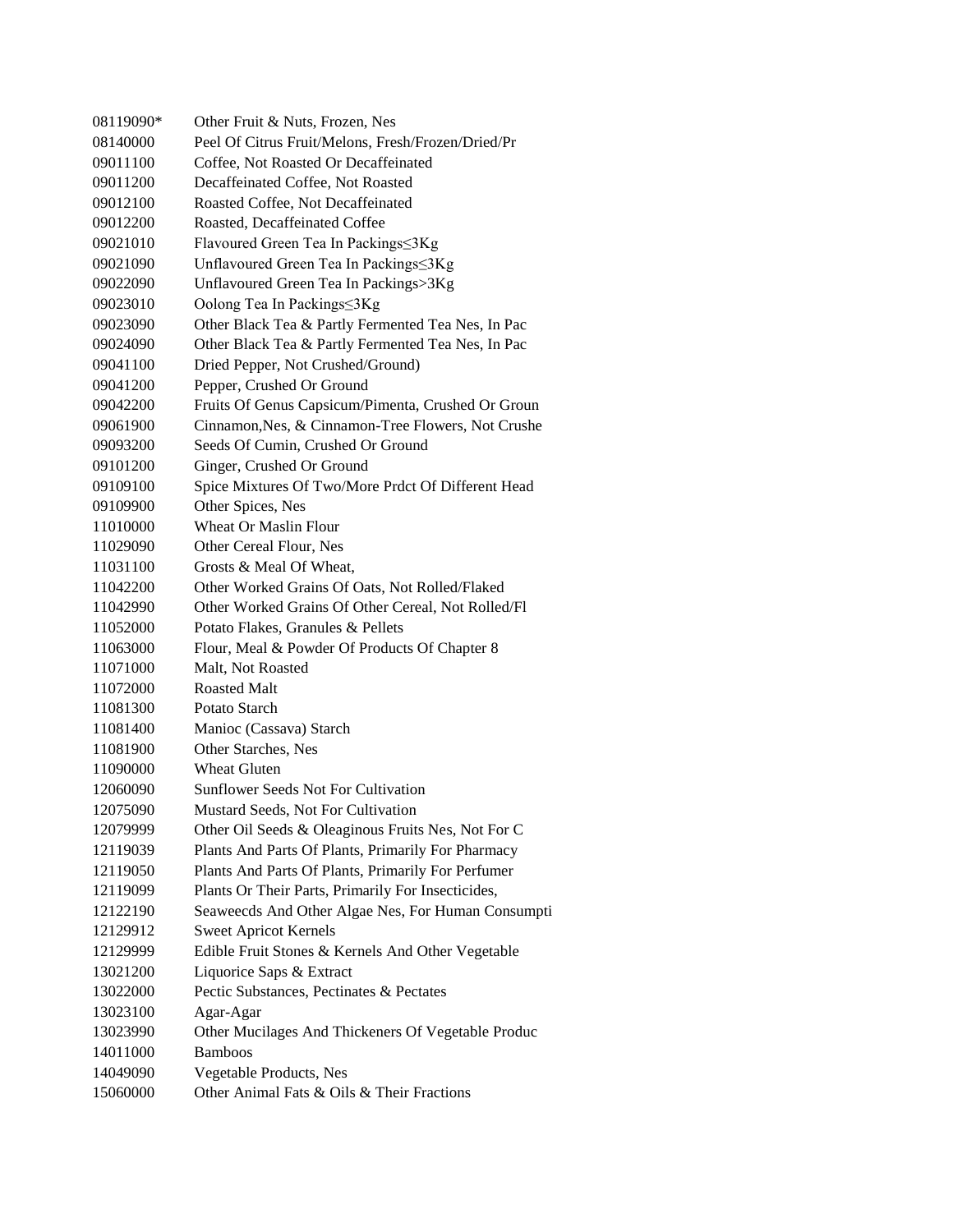| 15071000 | Crude Soya-Bean Oil                                 |
|----------|-----------------------------------------------------|
| 15079000 | Soya-Bean Oil (Excl. Crude) & Fractions             |
| 15081000 | Crude Ground-Nut Oil                                |
| 15089000 | Ground-Nut Oil (Excl. Crude) & Fractions            |
| 15091000 | Virgin Olive Oil                                    |
| 15099000 | Olive Oil (Excl. Virgin) & Fractions                |
| 15121100 | Crude Sunflower-Seed & Safflower Oil                |
| 15121900 | Sunflower-Seed & Safflower Oil (Excl. Crude) & Fra  |
| 15131100 | Crude Coconut (Copra) Oil                           |
| 15131900 | Coconut Copra Oil (Excl. Crude) & Fractions Thereo  |
| 15141100 | Crude Low Erucic Acid Rape Of Colza Oil             |
| 15149900 | Other Rape Oil And Mustard Oil And Its Fraction, N  |
| 15152900 | Maize (Corn) Oil (Excl. Crude) & Fractions          |
| 15153000 | Castor Oil & Its Fractions                          |
| 15155000 | Sesame Oil & Fractions                              |
| 15161000 | Animal Fats & Oils & Fractions                      |
| 15162000 | Vegetable Fats & Oils & Their Fractions             |
| 15171000 | Margarine (Excl. Liquid)                            |
| 15179010 | Shortenning                                         |
| 15179090 | Other Edible Fats/Oils/Fractions Of This Chptr, Ex  |
| 15200000 | Glycerol Crude, Glycerol Waters & Glycerol Lyes     |
| 16021000 | Homogenized Prep. Of Meat, Meat Offal Or Blood      |
| 16024100 | Preparations Of Swine Hams & Cuts                   |
| 16025090 | Preparations Of Bovine Animal Meat & Offal, Nes     |
| 17011400 | Other Cane Suger, Without Flavouring/Colouring Mat  |
| 17019910 | <b>Granulated Sugar</b>                             |
| 17022000 | Maple Sugar & Maple Syrup                           |
| 17023000 | Glucose & Glucose Syrup, Fructose Wt.<20%           |
| 17025000 | <b>Chemically Pure Fructose</b>                     |
| 18010000 | Cocoa Beans, Whole Or Broken, Raw Or Roasted        |
| 18031000 | Cocoa Paste, Not Defatted                           |
| 18040000 | Cocoa Butter, Fat & Oil                             |
| 18050000 | Cocoa Powder, No Added Sugar Or Other Sweetening M  |
| 18062000 | Cocoa Prep., In Wt.>2Kg Blocks/Slabs/Bars/In Conte  |
| 18063200 | Cocoa Prep., In Blocks/Slabs/Bars,, Not Filled      |
| 19011010 | Powdered Formulas For Infant Use In Retail Package  |
| 19019000 | Other Food Prep. Of Flour(Cocoa<5%                  |
| 19021100 | Uncooked Pasta With Eggs, Not Stuffed/Other Prepar  |
| 19022000 | <b>Stuffed Pasta</b>                                |
| 19023030 | <b>Instant Noodle</b>                               |
| 19042000 | Prepared Foods Frm Unroast Or Mixtures Of Unrst/Ro  |
| 19053100 | <b>Sweet Biscuits</b>                               |
| 19053200 | Waffles & Wafers                                    |
| 19054000 | Rusks, Toasted Bread & Similar Toasted Products     |
| 20011000 | Cucumbers & Gherkins, Prprd/Prsrvd By Vinegar Or A  |
| 20019090 | Vegetables/Fruit/Nuts/Othr Edible P. Of Plants, Pr  |
| 20021010 | Prprd/Prsrvd Tomatoes, Not By Vinegar, Whole/Pieces |
| 20031011 | Prprd/Prsrvd Small White Agaric, In Airtight Conta  |
| 20039010 | Prprd/Prsrvd Other Mushrooms, In Airtight Containe  |
|          |                                                     |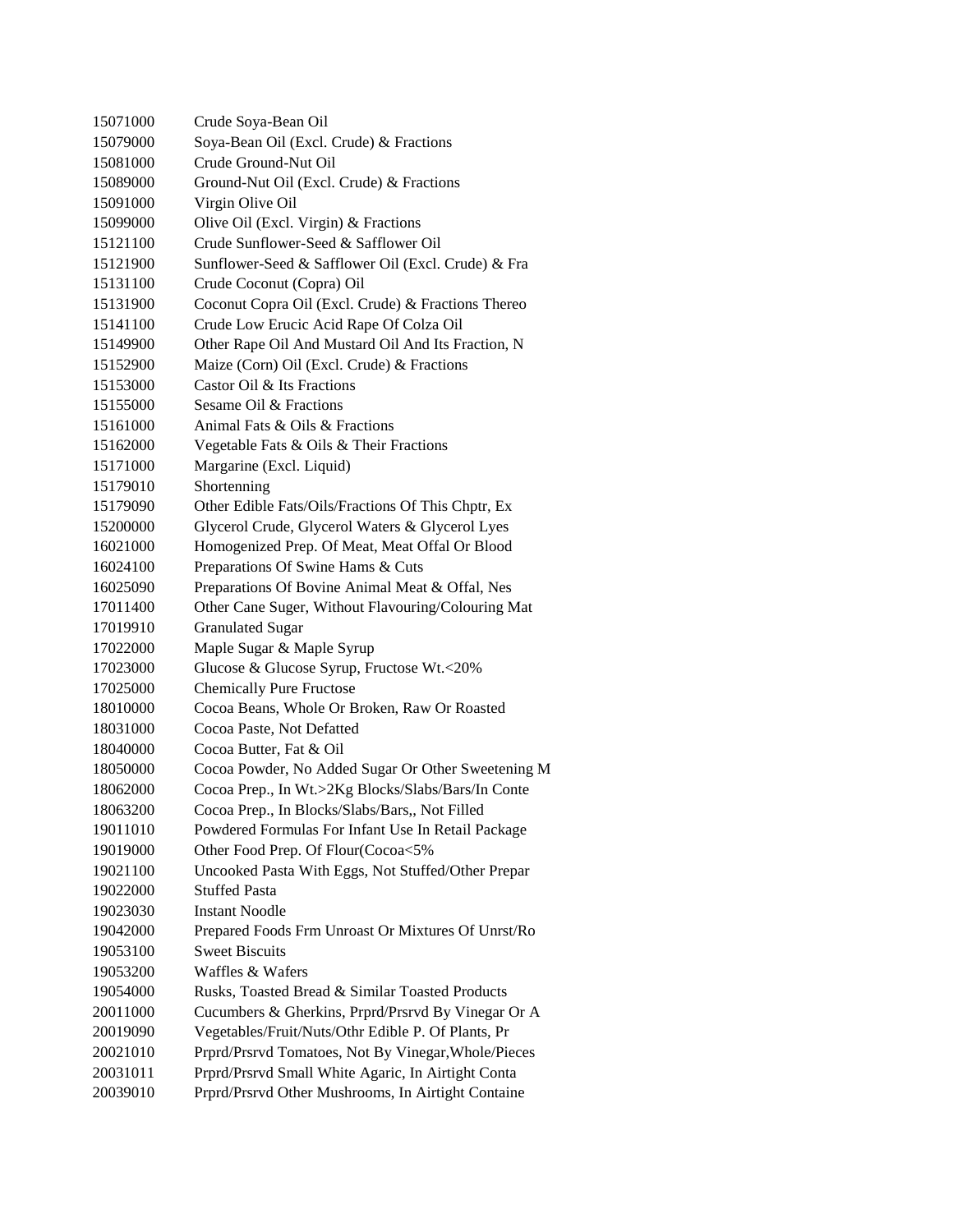| 20049000 | Prprd/Prsrvd Vegetables & Mixtures, Not By Vinegar |
|----------|----------------------------------------------------|
| 20052000 | Prprd/Prsrvd Potatoes, Not By Vinegar/Frozen       |
| 20054000 | Prprd/Prsrvd Peas, Not By Vinegar/Frozen           |
| 20055119 | Other Beans, Shelled, In Airtight Containers       |
| 20055910 | Prprd/Prsrvd Beans In Shell, In Airtight Container |
| 20057000 | Prprd/Prsrvd Olives, Not By Vinegar/Frozen         |
| 20058000 | Prprd/Prsrvd Sweet Corn, Not By Vinegar/Frozen     |
| 20059999 | Prprd/Prsrvd Vegetable/Mixt., Not By Vinegar/Froze |
| 20060020 | Olives Preserved By Sugar                          |
| 20060090 | Vegetables & Fruit & Nuts & Othr P. Of Plants, Pre |
| 20079100 | Jams & Marmalades & Jellies/Puree/Pastes Of Citrus |
| 20079910 | Jams & Marmalades & Jellies/Puree/Pastes Can, Not  |
| 20079990 | Jams & Marmalades & Jellies/Puree/Pastes, Not Of C |
| 20081190 | Other Prepared/Preserved Ground-Nuts, Nes          |
| 20081999 | Other Prepared/Preserved Nuts Or Seeds, Nes        |
| 20085000 | Prepared/Preserved Apricots, Nes                   |
| 20087010 | Prepared/Preserved Peaches, In Airtight Containers |
| 20089700 | Prepared/Preserved Mixtures Of Fruit, Nes          |
| 20089931 | Seasoned Laver                                     |
| 20092100 | Grapefruit (Incl. Pomrlo) Juice, Brix Value≤20     |
| 20092900 | Other Grapefruit (Incl. Pomrlo) Juice              |
| 20093110 | Lemon Juice, Brix Value≤20                         |
| 20093910 | Other Lemon Juice                                  |
| 20094100 | Pineapple Juice, Bris Value≤20                     |
| 20094900 | Pineapple Juice, Nes                               |
| 20096100 | Grape(Incl. Must) Juice, Bris Value≤30             |
| 20097900 | Apple Juice, Nes                                   |
| 20098912 | Mango Juice                                        |
| 20098913 | <b>Passion-Fruit Juice</b>                         |
| 20098914 | Guva Juice                                         |
| 20098920 | Juice Of Singe Vegetable                           |
| 20099010 | <b>Mixtures Of Fruit Juices</b>                    |
| 20099090 | Mixtures Of Vegetable Juices, Mixtures Of Fruit &  |
| 21011100 | Extracts, Essences & Concentrates Of Coffee        |
| 21011200 | Preparations With A Basis Of Coffee/Extracts/Essen |
| 21012000 | Extracts, Essences, Concentrates & Prep. Of Tea Or |
| 21021000 |                                                    |
|          | <b>Active Yeasts</b>                               |
| 21022000 | Inactive Yeasts; Other Single-Cell Micro-Organisms |
| 21031000 | Soya Sauce                                         |
| 21050000 | Ice Cream & Other Edible Ice, Whether Or Not Conta |
| 21069040 | Coconut Juice                                      |
| 22011020 | Aerated Waters, Not Sweetened/Flavoured            |
| 22019011 | <b>Natural Waters</b>                              |
| 22019019 | Other Waters, Not Sweetened/Flavoured; Ice & Snow  |
| 22019090 | Other Waters, Not Sweetened/Flavoured; Ice & Snow  |
| 22029100 | Non-Alcoholic Beer                                 |
| 22029900 | Other Non-Alcoholic Beverages                      |
| 22030000 | Beer Made From Malt                                |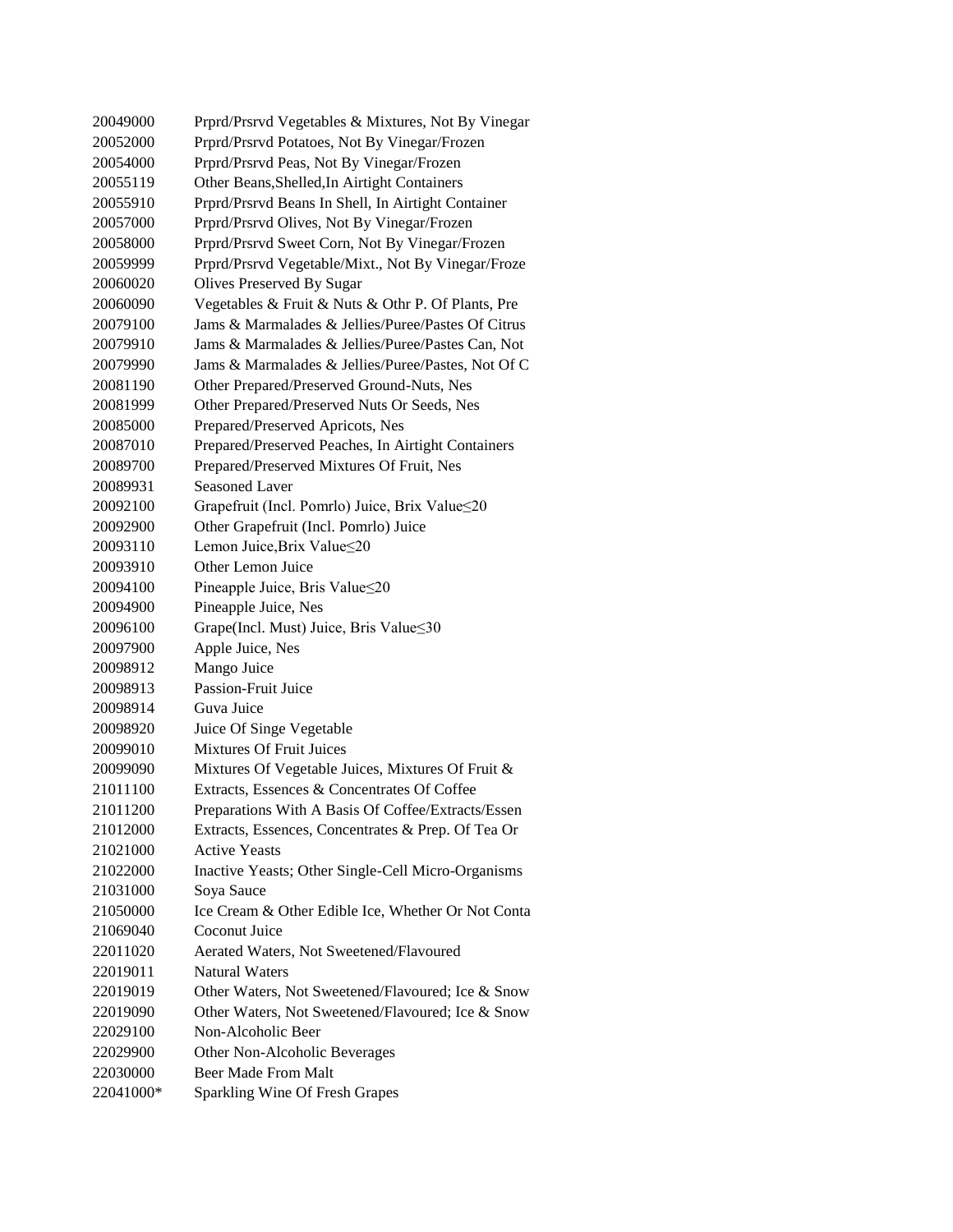| 22042100* | Othr Wine & Grape Must With Fermentation Prvntd By  |
|-----------|-----------------------------------------------------|
| 22042900* | Othr Wine & Grape Must With Fermentation Prvntd By  |
| 22051000  | Vermouth & Other Wine Of Fresh Grapes, Flavoured.   |
| 22060090  | Other Fermented Beverages; Mixtures Of Fermented Be |
| 22071000  | Undenatured Ethyl Alcohol, Of Alcohol V.≥80%        |
| 22082000  | Spirits From Distilled Grape Wine Or Marc           |
| 22085000  | Gin & Geneva                                        |
| 22087000  | <b>Liqueurs And Cordials</b>                        |
| 22089010  | Tequila, Mezcal                                     |
| 22089020  | Distillate Spirits                                  |
| 22089090  | Undenatured Alcohol, V.                             |
| 22090000  | Vinegar & Substitutes For Vinegar Obtained From Ac  |
| 23040090  | Other Solid Residues Of Soyabean Oil Extractioon    |
| 23069000  | Oil-Cake & Residues, Of Other Vegetable Fats & Oil  |
| 29054300  | Mannitol                                            |
| 29054500  | Glycerol                                            |
| 33012940  | <b>Essential Oils Of Cassia</b>                     |
| 33013010  | <b>Balsam Of Irises</b>                             |
| 33021010  | Mixtures Of Odoriferous Substancs For Drink Indust  |
| 35011000  | Casein                                              |
| 38091000  | Finishing Agents, Dye Carriers & Othr Prdct & Prep. |
| 38231100  | <b>Industrial Stearic Acid</b>                      |
| 38231200  | Industrial Oleic Acid                               |
| 38231900  | Industrial Monocarboxylic Fatty Acids; Acid Oils Fr |
| 38237000  | <b>Industrial Fatty Alcohols</b>                    |
| 41012019  | Whl Bovine Hide & Skin, Nes, Dried≤8Kg, Dry-Saltd≤1 |
| 41021000  | Raw Hide & Skins Of Sheep/Lambs, With Wool On       |
| 43019090  | Raw Heads/Tails/Paws/Other Pieces Of Raw Furskin,   |
| 51011100  | Greasy Shorn Wool, Not Carded Or Combed             |
| 51031010  | Noils Of Wool, Not Garnetted Stock                  |
| 52030000  | Cotton, Carded Or Combed                            |
|           |                                                     |

\*Note: HS Codes above marked with an asterisk have previously been targeted by 232 retaliatory tariffs of 15%. These supplemental tariffs are in addition to the previously imposed 232 retaliatory tariffs.

## **Schedule II Proposed Agricultural Tariffs: an additional 20 percent tariff**

| <b>HS Code</b> | <b>Description</b>                                 |
|----------------|----------------------------------------------------|
| 05051000       | Raw Feathers For Stuffing; Down                    |
| 06022090       | Edible Fruit Or Nut Trees, Shrubs & Bushes, Not Se |
| 07142030       | Chilled Or Frozen Sweet Potatoes                   |
| 08111000*      | Strawberries, Frozen                               |
| 11041200       | Rolled Or Flaked Oats                              |
| 11043000       | Cereal Germ, Whole, Rolled, Flaked Or Ground       |
| 12024200       | Ground Nuts, Shelled, Whether Or Not Broken        |
| 12040000       | Linseed                                            |
| 12102000       | Hop Cones, Ground/Powdered/Pellets; Lupulin        |
| 13012000       | Natural Gum Arabic                                 |
| 13019090       | Lac; Other Natural Gums, Resins, Gum-Resins & Bals |
| 13021990       | Vegetable Saps And Extracts, Nes                   |
|                |                                                    |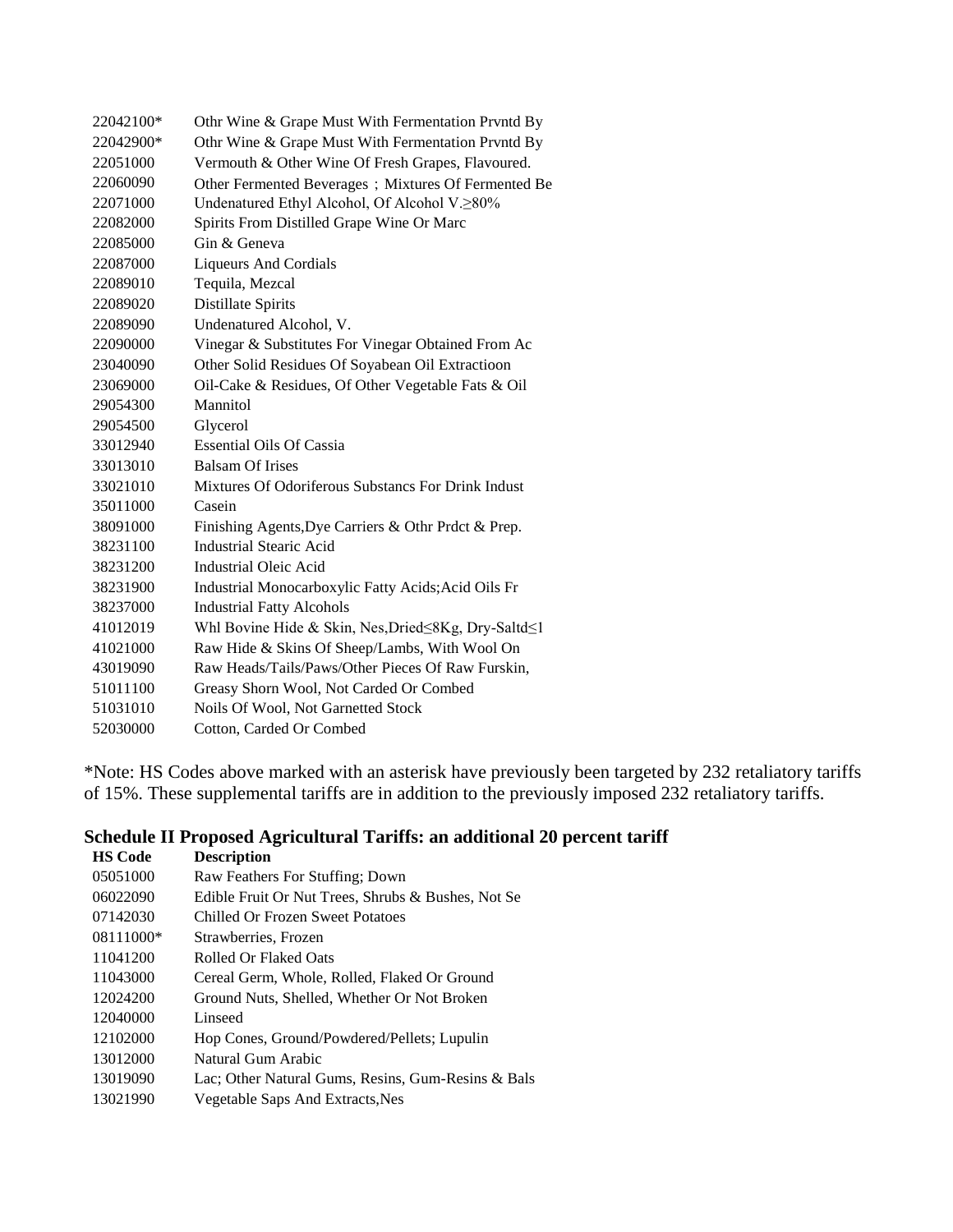| 13023200 | Mucilages & Thickeners Frm Locust Beans/Their Seed   |  |  |
|----------|------------------------------------------------------|--|--|
| 13023919 | Mucilages And Thickeners Of Seaweeds And Algae, Ne   |  |  |
| 15151100 | Crude Linseed Oil                                    |  |  |
| 15159010 | Jojoba Oil & Fractions                               |  |  |
| 15159090 | Other Fixed Vegetable Fats & Oils & Fractions, Nes   |  |  |
| 15180000 | Animal/Vegetable Fats & Oils, Chem. Modified; Ined   |  |  |
| 15211000 | Vegetable Waxes (Excl. Triglycerides)                |  |  |
| 16010010 | Sausages & Similar Products, Packed By Natural Cas   |  |  |
| 16010020 | Other Sausages & Similar Products                    |  |  |
| 17019990 | Other Cane/Beet Sugar & Chem. Pure Sucrose, Solid,   |  |  |
| 17026000 | Other Fructose & Fructose Syrup, Fructose Wt.>50%    |  |  |
| 17029000 | Artificial Honey, Caramel & Other Sugars/Syrup, Ne   |  |  |
| 17041000 | Chewing Gum                                          |  |  |
| 17049000 | Sugar Confectionery Not Containing Cocoa, Nes        |  |  |
| 18063100 | Cocoa Prep., In Blocks/Slabs/Bars, Filled            |  |  |
| 18069000 | Cocoa Prep., Nes                                     |  |  |
| 19012000 | Mixes & Doughs For Prep. Of Bakers' Wares Of 19.05   |  |  |
| 19021900 | Other Uncooked Pasta, No Eggs, Not Stuffed/Other P   |  |  |
| 19023090 | Other Pasta, Nes                                     |  |  |
| 19041000 | Prepared Foods By The Swelling/Roasting Of Cereals   |  |  |
| 19049000 | Cereals In Grain/Flakes Form (Excl. Maize), Precoo   |  |  |
| 19059000 | Other Bakers' Wares; Communion/Sealing Wafers, Rice  |  |  |
| 20059991 | Othr Prprd/Prsrvd Vegetable/Mixt. Can, Not By Vine   |  |  |
| 20071000 | Jams & Marmalades & Jellies/Puree/Pastes Of Fruit,   |  |  |
| 20081110 | Ground-Nut Kernels, In Airtight Containers           |  |  |
| 20086010 | Prepared/Preserved Cherries, In Airtight Container   |  |  |
| 20088000 | Prepared/Preserved Strawberries, Nes                 |  |  |
| 20096900 | Grape(Incl. Must) Juice, Nes                         |  |  |
| 20097100 | Apple Juice, Bris Value≤20                           |  |  |
| 21023000 | <b>Prepared Baking Powders</b>                       |  |  |
| 21039090 | Other Sauces, Mixed Condiments/Seasonings, Nes       |  |  |
| 21041000 | Soups & Broths & Prep. Therefor                      |  |  |
| 22011010 | Mineral Waters, Not Sweetened/Flavoured              |  |  |
| 22021000 | Waters (Incl. Mineral & Aerated), With Added Sugar   |  |  |
| 22084000 | Rum & Other Spirits By Distilling Fermented Sugarc   |  |  |
| 22086000 | Vodka                                                |  |  |
| 23021000 | Brans, Sharps & Other Residues Of Maize              |  |  |
| 33012920 | <b>Essential Oils Of Citronella</b>                  |  |  |
| 33012991 | <b>Essential Oils Of Geranium</b>                    |  |  |
| 33013090 | Other Resinoids                                      |  |  |
| 33019090 | Concentrats In Fats, Etc.; Terpenicby Prdcts, Aqs Di |  |  |
| 35019000 | Caseinates & Other Casein Derivatives; Casein Glue   |  |  |
| 35029000 | Albumins, Albuminates & Other Dreivatives, Nes       |  |  |
| 41019019 | Other Bovine Hide & Skin, Incl. Butts, Bends And B   |  |  |
| 43011000 | Raw Furskins Of Mink, Whole                          |  |  |

\*Note: HS Code 08111000 (frozen strawberries) marked with an asterisk was previously targeted by a retaliatory 232 tariff of 15%. The supplemental tariff of 20% is in addition to the previously imposed 232 retaliatory tariff.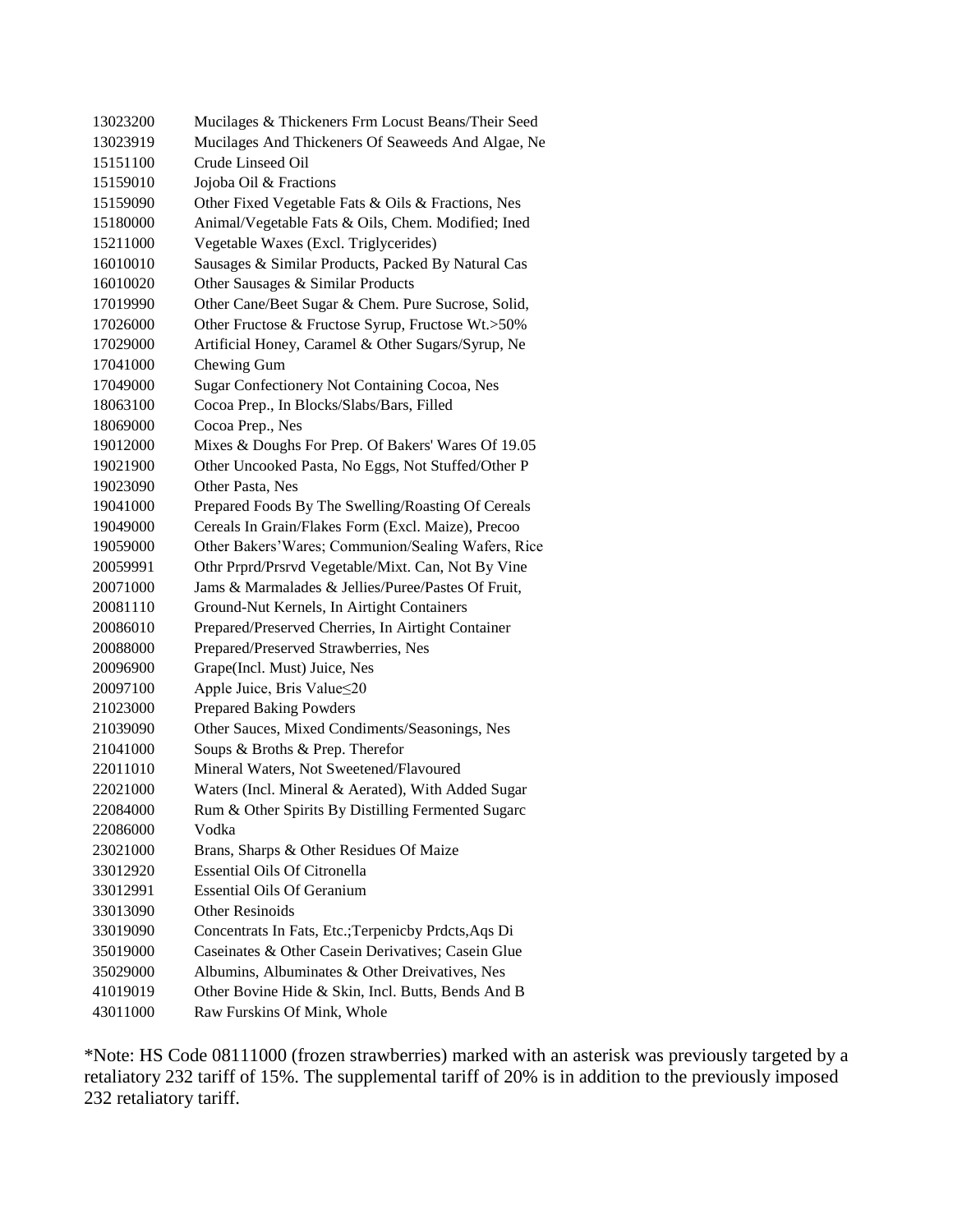# **Schedule III Proposed Agricultural Tariffs: an additional 10 percent**

| <b>HS Code</b> | <b>Description</b>                                 |
|----------------|----------------------------------------------------|
| 01061990       | Other Edible Mammals, Not Pure-Bred Breeding       |
| 01062090       | Reptiles, Nes                                      |
| 01064990       | Other Insects, Not For Pure-Bred Breeding          |
| 04081900       | Egg Yolks (Excl. Dried)                            |
| 05059090       | Feathers Nes; Skins & Parts Of Birds With Feathers |
| 07101000       | Potatoes, Frozen                                   |
| 07102290       | Other Shelled Or Unshelled Beans, Frozen           |
| 07104000       | Sweet Corn, Frozen                                 |
| 07108090       | Other Vegetables, Frozen, Nes                      |
| 07109000       | Mixtures Of Vegetables                             |
| 09019010       | Coffee Husks & Skins                               |
| 09096290       | Seeds Of Anise/Caraway/Fennel/Juniper Berries, Cru |
| 11041990       | Rolled Or Flaked Grains Of Other Cereals, Nes      |
| 11051000       | Potato Flour, Meal & Powder                        |
| 11061000       | Flour, Meal & Powder Of The Dried Leguminous Veget |
| 11081200       | Maize (Corn) Starch                                |
| 12024100       | Ground Nuts In Shell, Not For Cultivation          |
| 12071090       | Palm Nuts And Kernels, Not For Cultivation         |
| 12112010*      | <b>American Ginseng</b>                            |
| 12129100       | Sugar Beet, Fresh/Chilled/Frozen/Dried             |
| 12129919       | Apricot, Peach(Incl. Nectarine) Or Plum Stones And |
| 13021300       | Hop Saps & Extract                                 |
| 13023911       | Carrageenan                                        |
| 15122900       | Cotton-Seed Oil (Excl. Crude) & Fractions Thereof  |
| 15151900       | Linseed Oil (Excl. Crude) & Fractions              |
| 15219010       | <b>Beeswax</b>                                     |
| 16023100       | Preparations Of Turkey                             |
| 16023291       | Other Prepared Chicken Breast Filets               |
| 17019100       | Cane/Beet Sugar, Solid, With Added Flavouring/Colo |
| 17021100       | Anhydrous Lactose, Lactose Wt. 299%                |
| 17021900       | Lactose Syrup & Other Lactose                      |
| 18061000       | Cocoa Powder, With Added Sugar Or Other Sweetening |
| 19011090       | Preprarations For Infant Use In Retail Package Oth |
| 19023010       | Rice Vermicelli                                    |
| 19043000       | <b>Bulgur</b> Wheet                                |
| 20029011       | Tomato Paste, In Airtight Containers Weighing Not  |
| 20029019       | Tomato Paste, In Airtight Containers Weighing More |
| 20029090       | Prprd/Prsrvd Tomatoes, Minced, Not By Vinegar, Nes |
| 20041000       | Prprd/Prsrvd Potatoes, Not By Vinegar, Frozen      |
| 20051000       | Prprd/Prsrvd Homogenized Vegetable, Not By Vinegar |
| 20081120       | Roasted Ground-Nuts                                |
| 20081130       | Ground-Nut Butter                                  |
| 20081920       | Other Prepared/Preserved Nuts/Seeds, In Airtight C |
| 20083090       | Prepared/Preserved Citrus Fruit, Nes               |
| 20086090       | Prepared/Preserved Cherries, Nes                   |
| 20089990       | Prepared/Preserved Fruit & Nuts & Othr Edible P. O |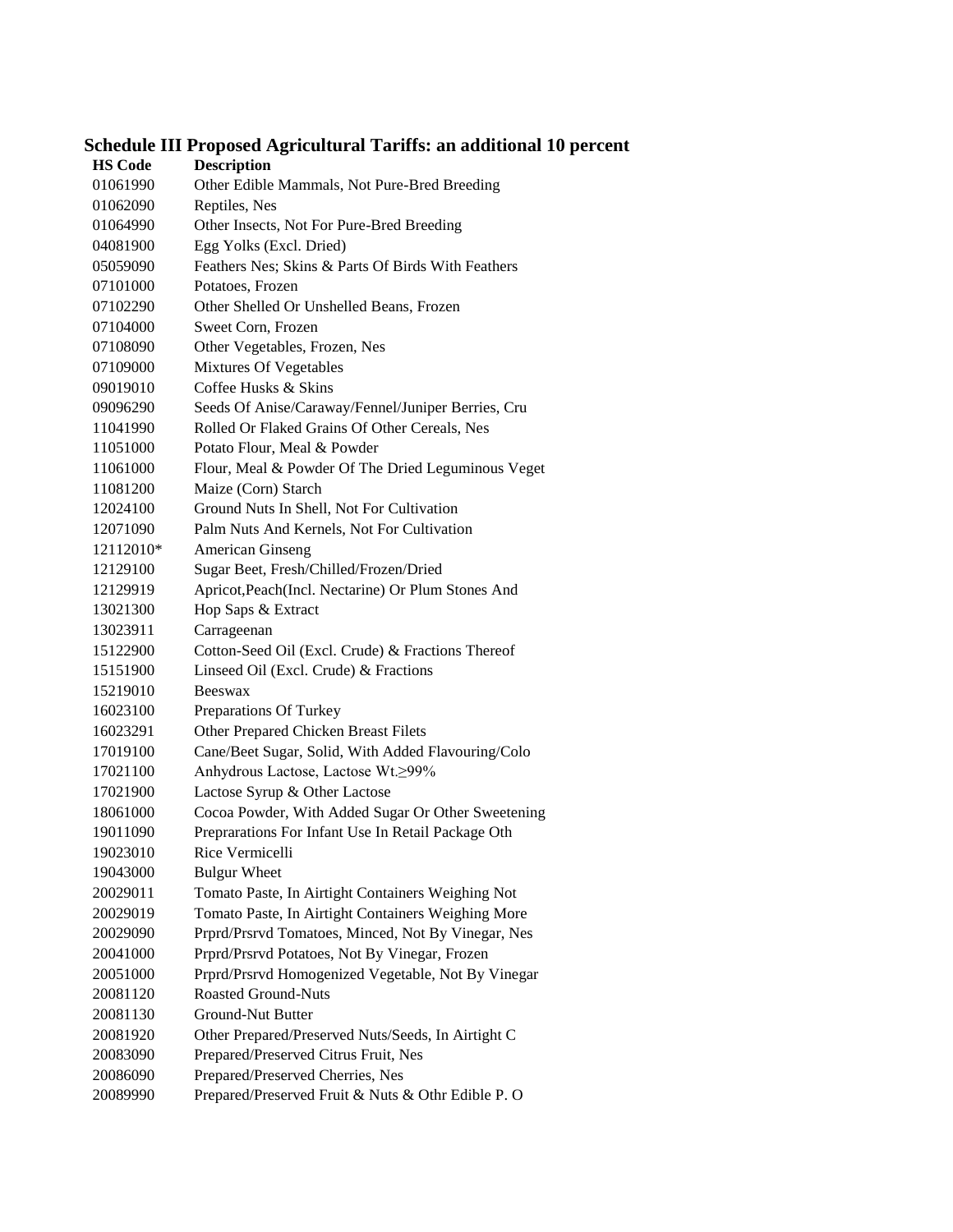| 20091900  | Unfrozen Orange Juice, Nes                         |
|-----------|----------------------------------------------------|
| 20095000  | Tomato Juice,                                      |
| 20098100  | Cranberry Juice                                    |
| 20098919  | Other Juice Of Singe Fruit                         |
| 21032000  | Tomato Ketchup & Other Tomato Sauces               |
| 21033000  | Mustard Flour & Meal; Prepared Mustard             |
| 21042000  | Homogenized Composite Food Prep.                   |
| 21061000  | Protein Concentrates & Textured Protein Substances |
| 21069090  | Food Preparations, Nes                             |
| 22042200* | Othr Wine & Grape Must With Fermentation Prvntd By |
| 22059000  | Vermouth & Other Wine Of Fresh Grapes, Flavoured,  |
| 23011019  | Flours & Meals Of Other Meat Bones                 |
| 23011090  | Other Flours, Meals & Pellets, Of Meat/Offal, Ined |
| 23024000  | Brans, Sharps & Other Residues Of Other Cereals    |
| 23032000  | Beet Pulp, Bagasse & Other Waste Of Sugar Manufact |
| 23099010  | Prepared Feed Additives                            |
| 23099090  | Other Prep. Of A Kind Used In Animal Feeding, Nes  |
| 29054400  | D-Glucitol (Sorbitol)                              |
| 33012500  | <b>Essential Oils Of Mints, Nes</b>                |
| 35040090  | Protein Substances & Derivatives, Nes; Hide Powder |
| 35051000  | Dextrins & Other Modified Starches                 |
| 35052000  | Glues Based On Starches, Dextrins Or Other Modifie |
| 38246000  | Sorbitol (Excl. That Of 2905.44)                   |

\*Note: HS Codes marked with an asterisk have previously been targeted by 232 retaliatory tariffs of 15%. These supplemental tariffs are in addition to the previously imposed 232 retaliatory tariffs.

### **Schedule IV Proposed Agricultural Tariffs: an additional 5 percent**

| <b>HS Code</b> | <b>Description</b>                                 |
|----------------|----------------------------------------------------|
| 33011200       | <b>Essential Oils Of Orange</b>                    |
| 33011300       | <b>Essential Oils Of Lemon</b>                     |
| 33011910       | <b>Essential Oils Of Lime</b>                      |
| 33011990       | Essential Oils Of Citrus Fruit, Nes                |
| 33012400       | <b>Essential Oils Of Peppermint</b>                |
| 33012910       | <b>Essential Oils Of Camphor</b>                   |
| 33012930       | <b>Essential Oils Of Aniseed</b>                   |
| 33012950       | Essential Oils Of Litsea Cubeba                    |
| 33012960       | <b>Essential Oils Of Eucalyptus</b>                |
| 33012999       | Essential Oils Other Than Of Citrus Fruit, Nes     |
| 33019010       | <b>Extracted Oleoresins</b>                        |
| 33019020       | Terpenic Byproducts Deterpenatn Of Citrus Fruit Es |
| 33021090       | Mixtures Of Odoriferous Substancs For Food Or Drin |
| 35021100       | Egg Albumin, Dried                                 |
| 35022000       | Milk Albumin                                       |
| 35030010       | Gelatin & Derivatives                              |
| 35040010       | Peptones & Derivatives                             |
| 38231300       | <b>Industrial Tall Oil Fatty Acids</b>             |
| 41015019       | Whole Bovine Hide & Skin, Nes, $>16Kg$             |
| 41033000       | Raw Hide & Skin Of Swine, Fresh Or Preserved       |
|                |                                                    |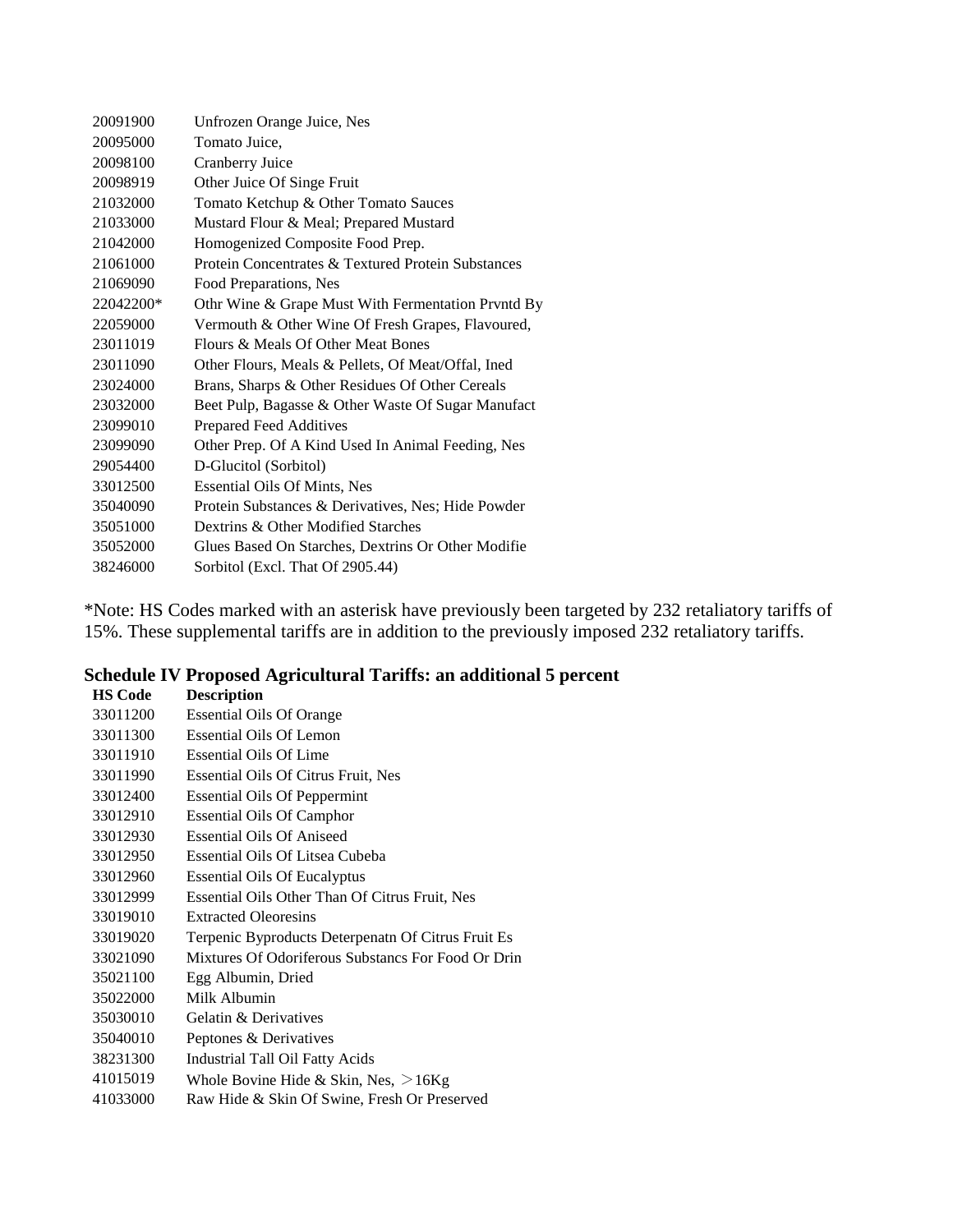- Other Raw Hide & Skin,Fresh Or Preserved, Nes
- Raw Furskins, Nes

#### **Proposed Additional Tariffs on Fish Products:**

| <b>HS Code</b> | <b>Description</b>                                  |            |
|----------------|-----------------------------------------------------|------------|
| 03054120       | Smoked Pacific/Danude Salmon(Excl.Offal)            | List 1 25% |
| 05080010       | Pwd & Wst Of Shells Of Molluscs, Crustaceans, Echin | List 1 25% |
| 05080090       | Coral; Shells Of Molluscs, Crustaceans, Echinoderm  | List 1 25% |
| 05119190       | Prdct Of Fish/Crustaceans/Aquatic Invertebrates; D  | List 3 10% |
| 15041000       | Fish-Liver Oils & Their Fractions                   | List 1 25% |
| 15042000       | Fish Fats, Oils & Fractions (Excl. Fish Liver Oils) | List 2 20% |
| 23012090       | Flours, Meals & Pellets Of Fish/Crustaceans/Aquatic | List 1 25% |
|                |                                                     |            |

#### **Schedule I Proposed Forestry Tariffs: an additional 25 percent tariff**

| <b>HS Code</b> | <b>Description</b>                                    |
|----------------|-------------------------------------------------------|
| 44012200       | Non-Coniferous Wood In Chips Or Particles             |
| 44014000       | Sawdust And Wood Waste And Scrap, Not Agglomerated    |
| 44029000       | Other Wood Charcoal                                   |
| 44031100       | Coniferous Wood In The Rough, Treated With Paint/S    |
| 44032110       | Wood Of Korean Pine And Mongolian Scotch Pine, In     |
| 44032130       | Wood Of Larch, In The Rough, Cross-Sectional Dimen    |
| 44032400       | Wood Of Fir (Abies Spp.) And Spruce (Picea Spp.),     |
| 44039100       | Oak (Quercus Spp.) Wood In The Rough, (Excl. Treat    |
| 44039500       | Birch (Betula Spp.) In The Rough, Cross-Sectional     |
| 44039700       | Poplar And Aspen (Populus Spp.) In The Rough          |
| 44039800       | Eucalyptus (Eucalyptus Spp.) In The Rough             |
| 44039980       | Other Temperate Non-Coniferous Wood In The Rough,     |
| 44039990       | Non-Coniferous Wood In The Rough, Nes                 |
| 44050000       | Wood Wool; Wood Flour                                 |
| 44071110       | Wood Of Korean Pine/Mongolian Scotch Pine, Sawn Le    |
| 44071120       | Wood Of Radiata Pine, Sawn Lenghwise, Thk > 6Mm       |
| 44071200       | Wood Of Fir (Abies Spp.) And Spruce (Picea Spp.),     |
| 44072910       | Teak Wood, Sawn Lengthwise, Thick > 6Mm               |
| 44072930       | Wood Of Merbau, Sawn Lengthwise, Thick > 6Mm          |
| 44072990       | Tropical Wood, Nes, Sawn Lengthwise, Thick > 6Mm      |
| 44079100       | Wood Of Oak(Ouercus Spp.), Sawn Lengthwise, Thick > 6 |
| 44079200       | Wood Of Beech(Fagus Spp.), Sawn Lengthwise, Thick > 6 |
| 44079600       | Wood Of Birch (Betula Spp.), Sawn Lengthwise, Thick   |
| 44079910       | Non-Tropical Rosewood, Sawn Lengthwise, Thick > 6Mm   |
| 44081090       | Other Coniferous Wood, Sawn Lenghwise, Thick<6Mm      |
| 44083119       | Other Veneer Sheets Of Dark/Light Red Meranti & Me    |
| 44083919       | Other Veneer Sheets Of Other Tropical Wood, Thick     |
| 44083990       | Other Trpical Wood, Sawn Lenghwise, Thick<6Mm         |
| 44089021       | Sheets For Plywood Of Temperate Non-Coniferous Woo    |
| 44089091       | Other Wood Sheets Of Temperate Non-Coniferous Wood    |
| 44092990       | Other Non-Coniferous Wood, Continuously Shaped As S   |
| 44101100       | Particle Board, Of Wood                               |
| 44101200       | Oriented Strand Board (Osb), Of Wood                  |
| 44101900       | Other Similar Board, Of Wood                          |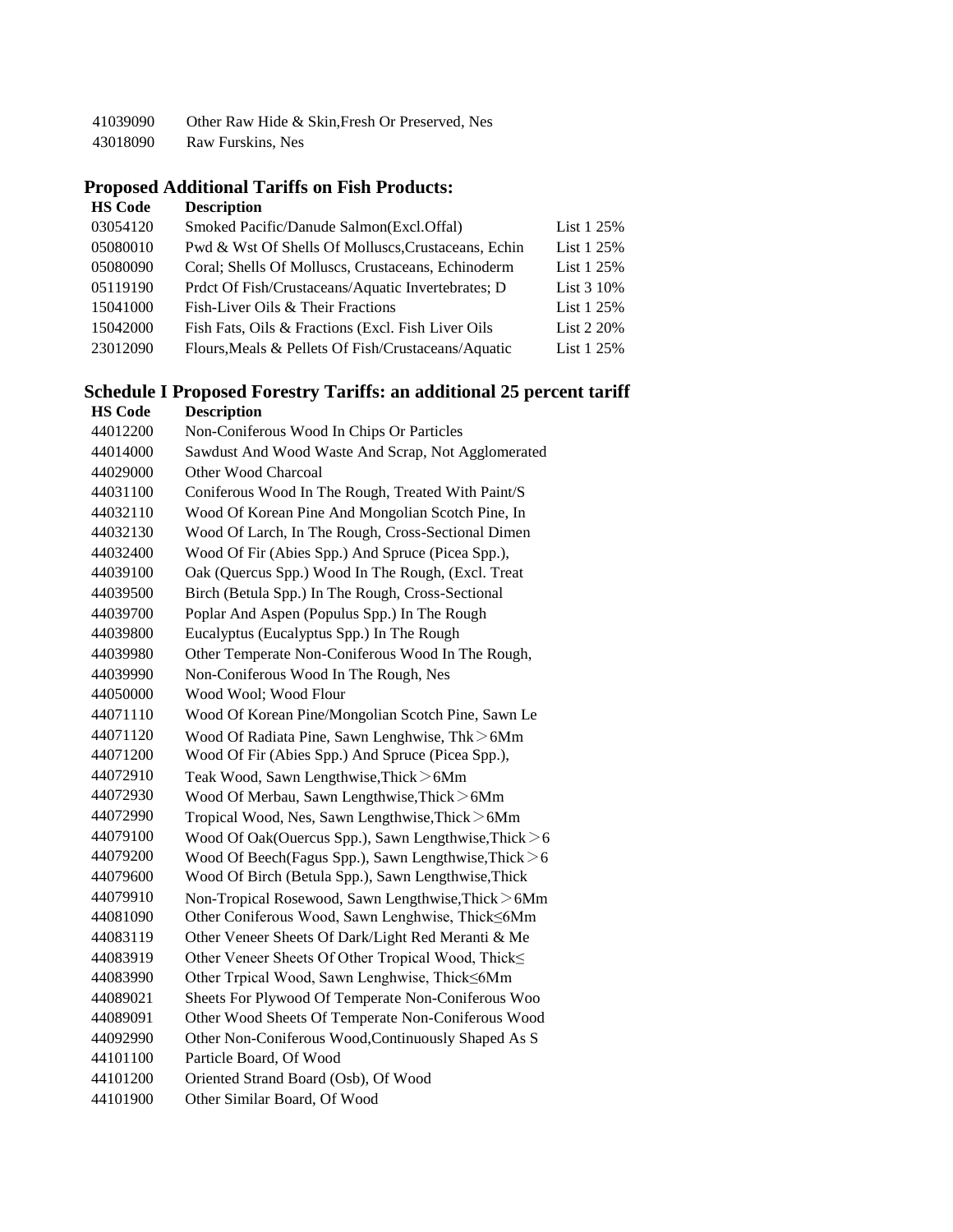| 44111211 | Fibreboard(Mdf), Thck<5Mm, D. > 0.8G/Cm3, Not Worked/                          |
|----------|--------------------------------------------------------------------------------|
| 44111319 | Fibreboard(Mdf),5 <thck<9mm, d.="">0.8G/Cm3,Worked/Cov</thck<9mm,>             |
| 44111419 | Fibreboard(Mdf),Thck>9Mm,D.>0.8G/Cm3,Worked/Cove                               |
| 44111421 | Fibreboard(Mdf), 5 <thck<9mm, 0.5g="" cm3<d.<0.8g="" cm<="" td=""></thck<9mm,> |
| 44111429 | Other Fibreboard(Mdf), 5 < Thck≤9Mm, 0.5G/Cm3 < D.≤0                           |
| 44111499 | Fibreboard(Mdf),Thck > 9Mm, D. ≤0.5G/Cm3, Worked/Co                            |
| 44119210 | Other Wood Fibreboard, D. 0.8G/Cm3, Not Worked/Cove                            |
| 44119290 | Other Wood Fibreboard, D. 0.8G/Cm3, Worked/Covered                             |
| 44119390 | Wood Fibreboard, 0.5G/Cm3 < D.≤0.8G/Cm3,Of Radiata P                           |
| 44119410 | Other Wood Fibreboard, 0.35G/Cm3 < D. < 0.5G/Cm3                               |
| 44121019 | Other Bamboo Plywood Solely Of Sheets, Thck<6Mm Pe                             |
| 44123100 | Other Plywood Solely Of Sheets, With At Least One                              |
| 44123300 | Other Plywood Solely Of Sheets, Thck  smok Per Ply,                            |
| 44123410 | Other Plywood Solely Of Sheets, Thck≤6Mm Per Ply,                              |
| 44123490 | Other Plywood Solely Of Sheets, Thck<6Mm Per Ply,                              |
| 44123900 | Other Plywood Solely Of Sheets, Thck≤6Mm Per Ply,                              |
| 44129410 | Other Blockboard/Laminboard/Battenboard, With At Le                            |
| 44129910 | Other Plywood, With At Least One Outer Ply Of Non-                             |
| 44129999 | Plywood/Veneered Panels/Laminated Board And The Li                             |
| 44130000 | Densified Wood, In Blocks, Plates, Strips Or Profi                             |
| 44151000 | Cases, Boxes, Crates, Drums & Similar Packings Of                              |
| 44152090 | Other Wooden Pallets, Box Pallets And Other Load B                             |
| 44170090 | Other Wooden Tools, Broom Or Brush, Boot Or Shoe Las                           |
| 44181090 | Other Wooden Indows, French-Windows And Their Fram                             |
| 44182000 | Doors & Their Frames & Thresholds, Of Wood                                     |
| 44186000 | Posts And Beams, Of Wood                                                       |
| 44187500 | Other Assembled Flooring Panels, Multilayer Of Woo                             |
| 44189900 | Builders' Joinery And Carpentry Of Wood, Nes                                   |
| 44209090 | Wooden Caskets For Jewellery/Cutlery, Etc                                      |
| 44211000 | Clothes Hangers Of Wood                                                        |
| 44219110 | Circle Sticks/Bars, Popsicle Sticks, Spatula And The                           |
| 44219990 | Articles Of Wood, Nes                                                          |

#### **Schedule II Proposed Forestry Tariffs: an additional 20 percent tariff**

| <b>HS Code</b> | <b>Description</b>                                  |
|----------------|-----------------------------------------------------|
| 44012100       | Coniferous Wood In Chips Or Particles               |
| 44031200       | Non-Coniferous Wood In The Rough, Treated With Pai  |
| 44032240       | Wood Of Douglas Fir, In The Rough, Cross-Sectional  |
| 44032290       | Wood Of Other Pin, In Rough, Cross-Sectional Dimen  |
| 44032300       | Wood Of Fir (Abies Spp.) And Spruce (Picea Spp.),   |
| 44032600       | Other Coniferous Wood In The Rough, Cross-Sectiona  |
| 44039960       | North American Hard Wood (Incl.Cherry/Walnut/Maple  |
| 44042000       | Non-Conifrous Hoopwood; Split Poles, Wooden Sticks  |
| 44071130       | Wood Of Douglas Fir, Sawn Lenghwise, $Thk > 6Mm$    |
| 44071190       | Wood Of Other Pine, Sawn Lenghwise, Thick > 6Mm     |
| 44071900       | Other Coniferous Wood, Sawn Lenghwise, Thick > 6Mm  |
| 44079400       | Wood Of Cherry (Prunus Spp.), Sawn Lengthwise, Thic |
| 44079500       | Wood Of Ash (Fraxinus Spp.), Sawn Lengthwise, Thick |
| 44079980       | Other Temperate Non-Coniferous Wood, Sawn Lengthwi  |